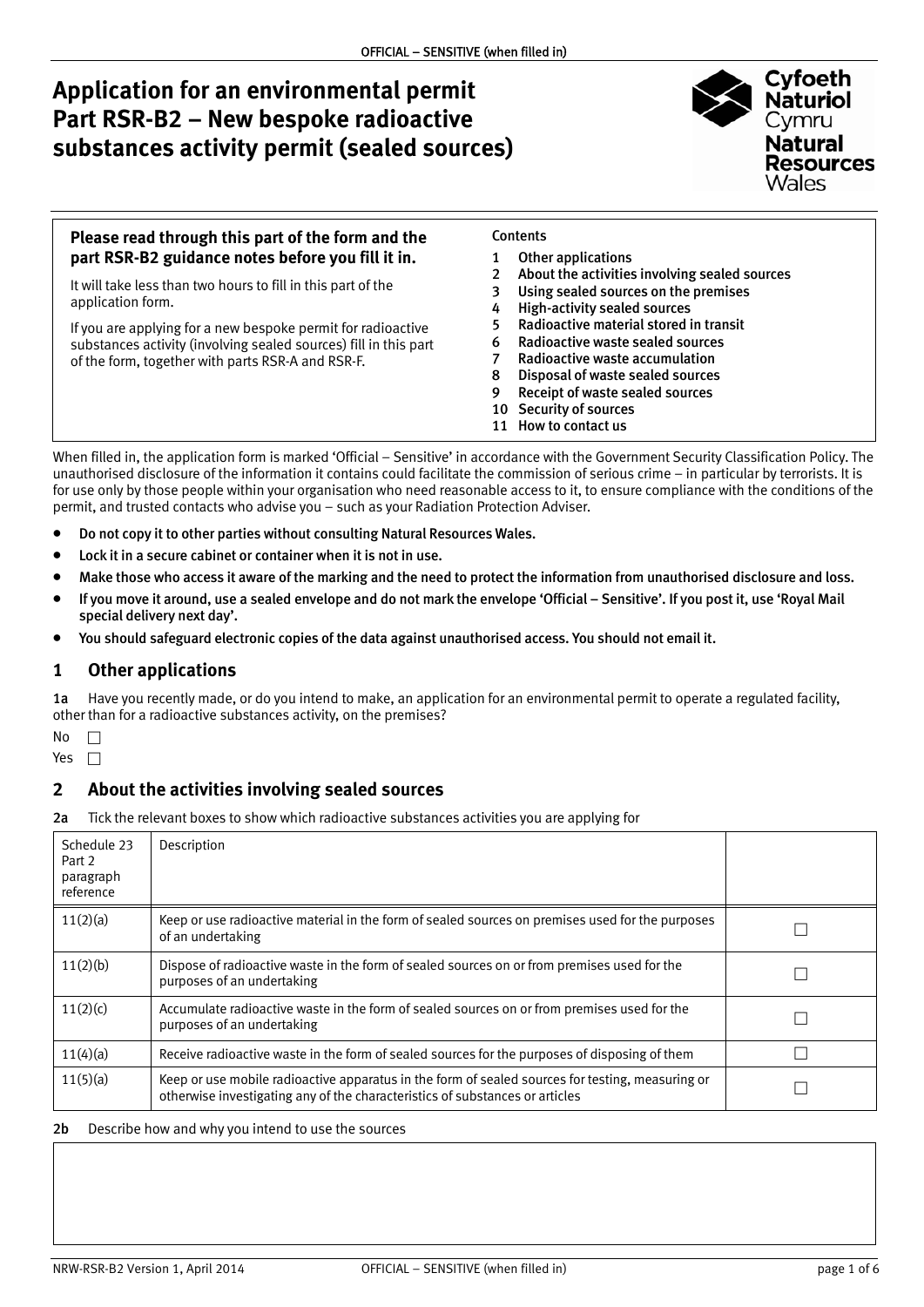## <span id="page-1-0"></span>**2 About the activities involving sealed sources, continued**

2c Where will you store the sources when they are not in use?

#### **3 Using sealed sources on the premises**

Only answer this section if you are applying for an activity described in Schedule 23, Part 2, paragraph 11(2)(a) or 11(5)(a) involving sealed sources. Do not use it for sources used for an activity described in Schedule 23, Part 2, paragraph 11(2)(a) on nuclear licensed sites if you are the site licensee. Do not use it for storage of radioactive packages in transit – see section 5.

3a Provide the following details of sealed sources you will keep or use on the premises

| Radionuclide | Maximum activity in each source<br>Number of sources |  |
|--------------|------------------------------------------------------|--|
|              |                                                      |  |
|              |                                                      |  |
|              |                                                      |  |
|              |                                                      |  |
|              |                                                      |  |
|              |                                                      |  |
|              |                                                      |  |

#### **4 High-activity sealed sources**

4a Which (if any) of the sources are high-activity sealed sources (HASS)?

| Radionuclide | Maximum activity in each source<br>Number of sources |  |
|--------------|------------------------------------------------------|--|
|              |                                                      |  |
|              |                                                      |  |
|              |                                                      |  |
|              |                                                      |  |
|              |                                                      |  |
|              |                                                      |  |
|              |                                                      |  |

4b Confirm whether you have read the requirements of the Defra guidance on financial and other provision for each high-activity source

 $No \quad \Box$ 

Yes  $\Box$ 

4c Which mechanism are you proposing to use for this purpose?

You will need to send us copies of documents to enable us to judge whether your arrangements for financial provision are adequate.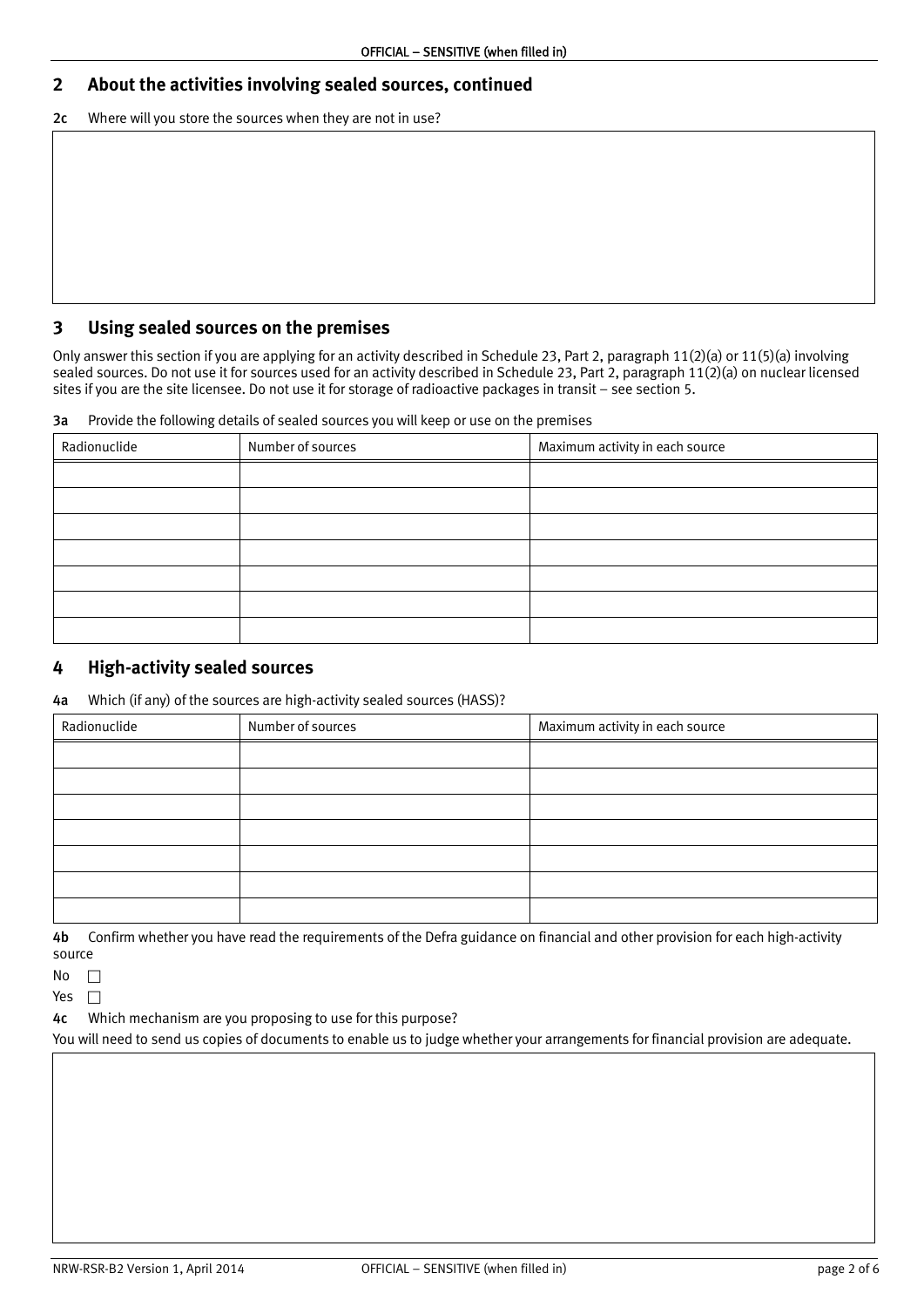<span id="page-2-0"></span>

| <b>High-activity sealed sources, continued</b><br>4                                                                                                              |  |  |  |
|------------------------------------------------------------------------------------------------------------------------------------------------------------------|--|--|--|
| Specify which of the following arrangements you have in place for the safe management of high-activity sources when you no<br>4d<br>longer have any use for them |  |  |  |
| Do you intend to send them to:                                                                                                                                   |  |  |  |
| a manufacturer?                                                                                                                                                  |  |  |  |
| a supplier?                                                                                                                                                      |  |  |  |
| another permitted user?                                                                                                                                          |  |  |  |
| a nuclear site licensee?                                                                                                                                         |  |  |  |
| If none of these, describe how you intend to manage high-activity sources you no longer have any use for                                                         |  |  |  |
|                                                                                                                                                                  |  |  |  |
|                                                                                                                                                                  |  |  |  |
|                                                                                                                                                                  |  |  |  |
|                                                                                                                                                                  |  |  |  |
|                                                                                                                                                                  |  |  |  |
|                                                                                                                                                                  |  |  |  |
|                                                                                                                                                                  |  |  |  |
| Do you manufacture HASS?<br>4e                                                                                                                                   |  |  |  |
| No                                                                                                                                                               |  |  |  |
| Give brief details<br>Yes                                                                                                                                        |  |  |  |
|                                                                                                                                                                  |  |  |  |
|                                                                                                                                                                  |  |  |  |
|                                                                                                                                                                  |  |  |  |
|                                                                                                                                                                  |  |  |  |

You should tick 'Yes' even if manufacture is incidental to your main practice; for example, irradiation of cyclotron targets.

#### **5 Radioactive material stored in transit**

Only answer this section if you are applying for an activity which involves only short-term storage of unopened packages containing radioactive material.

5a Confirm whether you intend to store radioactive packages in transit

No  $\Box$ 

Yes  $\Box$ 

5b Provide the following information on the radioactive packages that you will store in transit, as far as you know them

Specify the following materials: cobalt-60, iridium-192, ytterbium-169, caesium-137, americium-241, molybdenum-99, iodine-125, iodine-131, others.

| Radionuclide | Import, export, UK |
|--------------|--------------------|
|              |                    |
|              |                    |
|              |                    |
|              |                    |
|              |                    |
|              |                    |
|              |                    |

#### **6 Radioactive waste sealed sources**

Only answer sections 6, 7 and 8 if you intend to accumulate or dispose of radioactive waste in the form of sealed sources and cannot do so under the provisions of the Radioactive Substances (Waste Closed Sources) Exemption Order 1963, SI 1963 No. 1831.

6a Enclose your assessment of how you plan to use the 'best available techniques' to minimise the period over which radioactive waste is accumulated

Document reference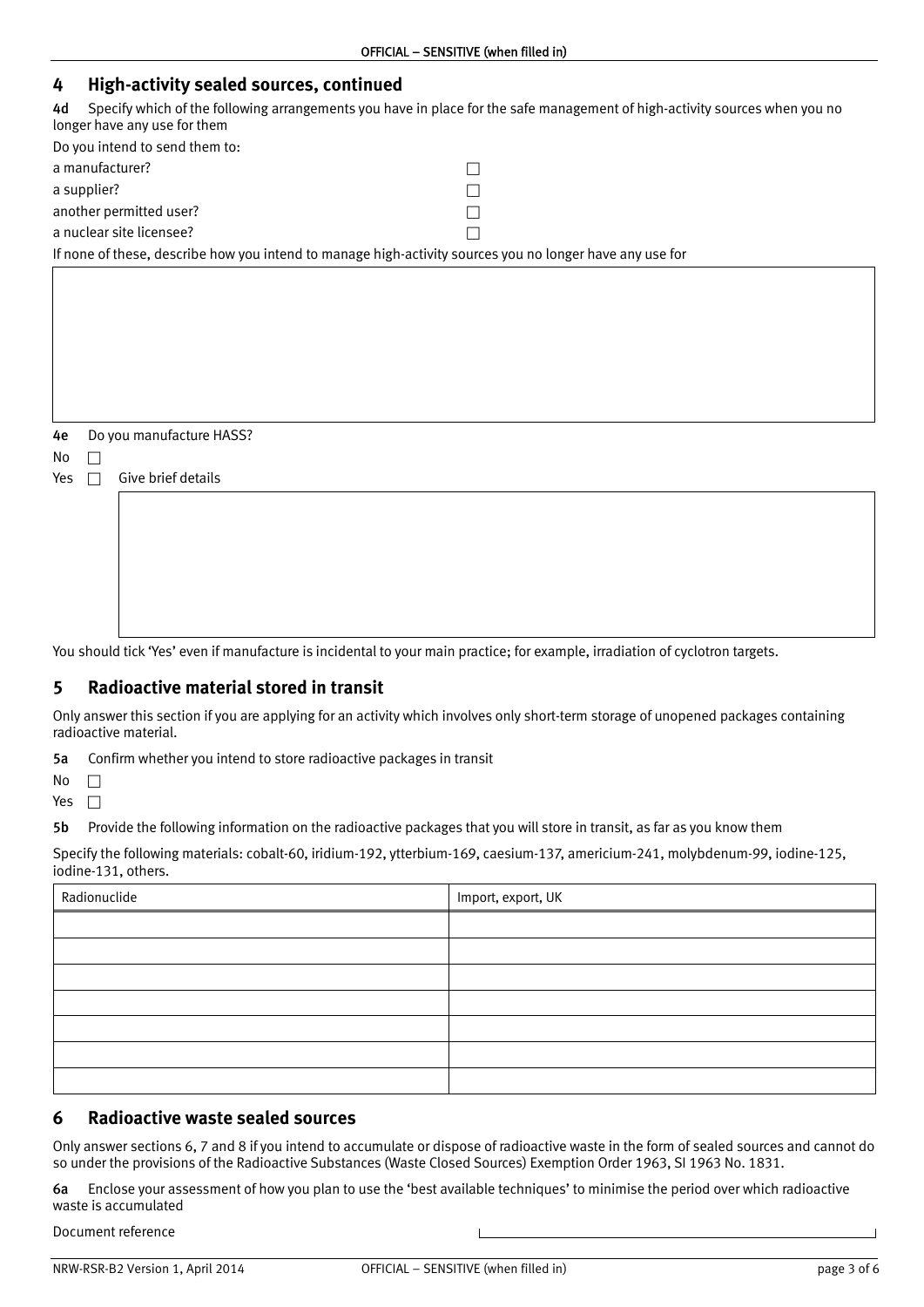#### <span id="page-3-0"></span>**6 Radioactive waste sealed sources, continued**

6b Do you have an emergency role under the National Arrangements for Incidents Involving Radioactivity (NAIR) or RADSAFE schemes?

| חוח          |  |
|--------------|--|
| ٧<br>÷.<br>∽ |  |

6c Do you want us to include the standard conditions for organisations taking part in NAIR or RADSAFE on this permit?

No  $\square$ 

Yes  $\Box$ 

#### **7 Radioactive waste accumulation**

7a Do you plan to accumulate sealed sources that are no longer needed (waste sealed sources)?

Answer 'No' if you accumulate or dispose of waste sealed sources under an exemption order without a permit from us (you are responsible for keeping to the conditions of any exemption order you use).

Answer 'Yes' if you accumulate sealed sources but are unable to use an exemption order.

Yes  $\Box$  Now answer questions 7b, 7c and 7d

No  $\Box$  Go to section 8.

7b Explain why your accumulation of waste sealed sources is not carried out under an exemption order

#### 7c Provide the following details of waste sealed sources you plan to accumulate

| Radionuclide | Maximum activity | Maximum number of<br>sources to be<br>accumulated | Maximum time you will<br>accumulate it for | Is the source a HASS, similar<br>potential hazard or category 5<br>(state which)? |
|--------------|------------------|---------------------------------------------------|--------------------------------------------|-----------------------------------------------------------------------------------|
|              |                  |                                                   |                                            |                                                                                   |
|              |                  |                                                   |                                            |                                                                                   |
|              |                  |                                                   |                                            |                                                                                   |
|              |                  |                                                   |                                            |                                                                                   |
|              |                  |                                                   |                                            |                                                                                   |
|              |                  |                                                   |                                            |                                                                                   |
|              |                  |                                                   |                                            |                                                                                   |

7d Why are you suggesting these time periods for accumulating waste sealed sources?

### **8 Disposal of waste sealed sources**

8a How do you plan to dispose of waste sealed sources?

Document reference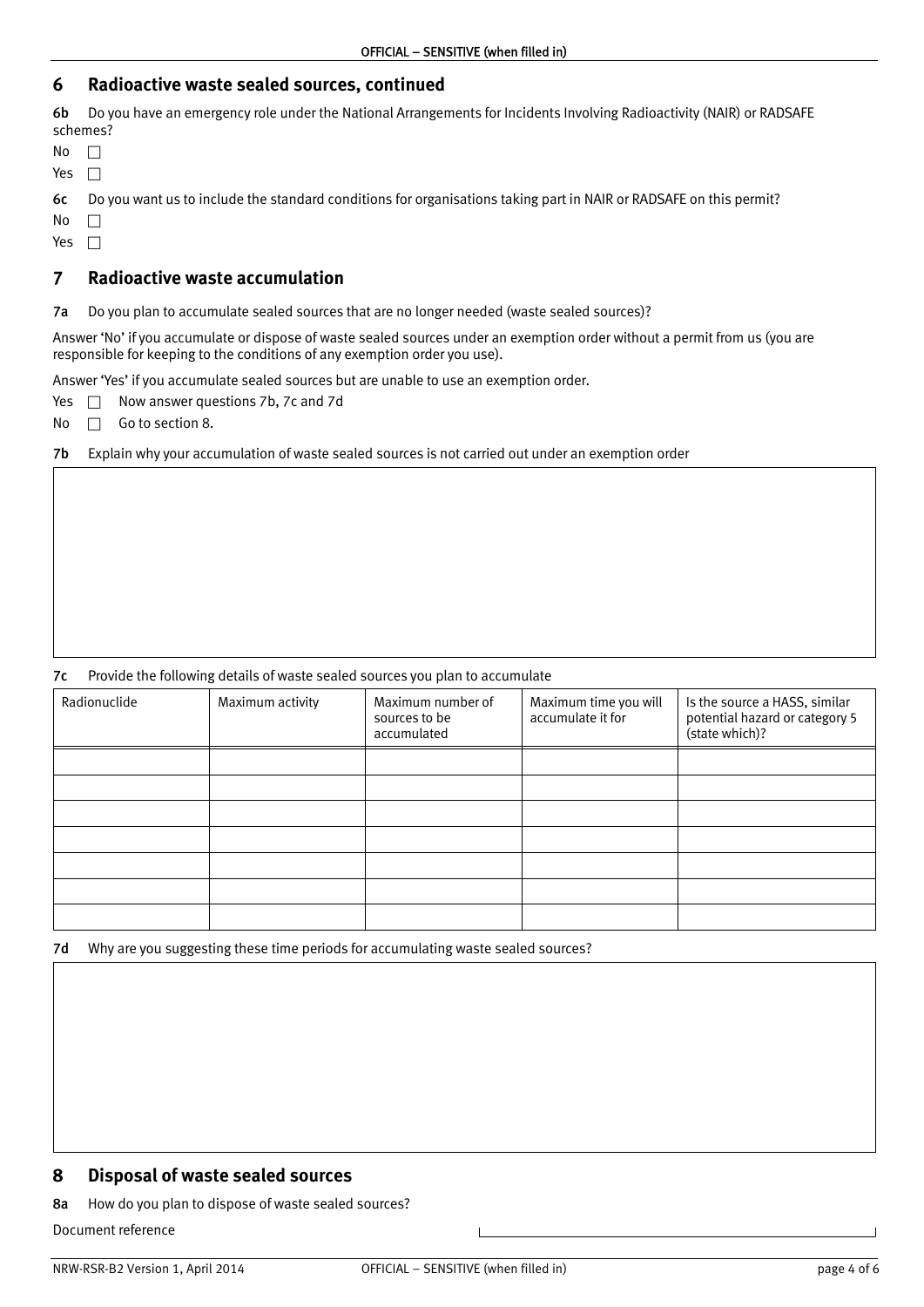#### <span id="page-4-0"></span>**8 Disposal of waste sealed sources, continued**

8b Provide the following details of waste sealed sources you plan to dispose of

| Radionuclide | Maximum activity | Maximum number of sources to<br>be disposed of | Is the source a HASS, similar<br>potential hazard or category 5<br>(state which)? |
|--------------|------------------|------------------------------------------------|-----------------------------------------------------------------------------------|
|              |                  |                                                |                                                                                   |
|              |                  |                                                |                                                                                   |
|              |                  |                                                |                                                                                   |
|              |                  |                                                |                                                                                   |
|              |                  |                                                |                                                                                   |
|              |                  |                                                |                                                                                   |
|              |                  |                                                |                                                                                   |

8c Confirm whether you have contracts in place for another organisation to receive all of your waste

| N<br>n |  |
|--------|--|
| v<br>z |  |

## **9 Receipt of waste sealed sources**

9a Provide details of the origin, nature and quantity of waste sealed sources to be accepted onto the premises, and how you will manage and dispose of them

Do not answer this question if the only radioactive waste that you will receive from elsewhere is that which may arise as a result of your participation in NAIR or RADSAFE.

Document reference

## **10 Security of sources**

Do not use this section for sources used for an activity described in Schedule 23, Part 2, paragraph 5(2)(a) on a nuclear licensed site.

10a Which police force area are the premises in?

 $D$ yfed-Powys  $\Box$  Gwent  $\Box$ North Wales  $\Box$  South Wales  $\Box$ 

10b Provide the following details of all the sealed sources (kept or used, in mobile radioactive apparatus or waste) that you will have at any time, excluding category 5 and exempt sources

| Building or facility name<br>or number | Radionuclides and<br>practices* | Maximum total activity of<br>each radionuclide | Source category (1 to 4) | Security level (A to C) |
|----------------------------------------|---------------------------------|------------------------------------------------|--------------------------|-------------------------|
|                                        |                                 |                                                |                          |                         |
|                                        |                                 |                                                |                          |                         |
|                                        |                                 |                                                |                          |                         |
|                                        |                                 |                                                |                          |                         |
|                                        |                                 |                                                |                          |                         |
|                                        |                                 |                                                |                          |                         |
|                                        |                                 |                                                |                          |                         |

\* Note: practices and categories are as specified in the Security Requirements Document in question 10c.

10c Do you have a copy of the Security Requirements Document, 'Security Requirements for Radioactive Sources', NaCTSO, April 2011?

This is available from your local police Counter-Terrorism Security Adviser.

 $No$   $\Box$ 

Yes  $\Box$ 

10d If you think your premises are in security levels A, B or C, have you met all of the conditions of the Security Requirements Document for the security level your premises are in?

No  $\Box$ 

Yes  $\Box$ 

#### Now fill in part RSR-F.